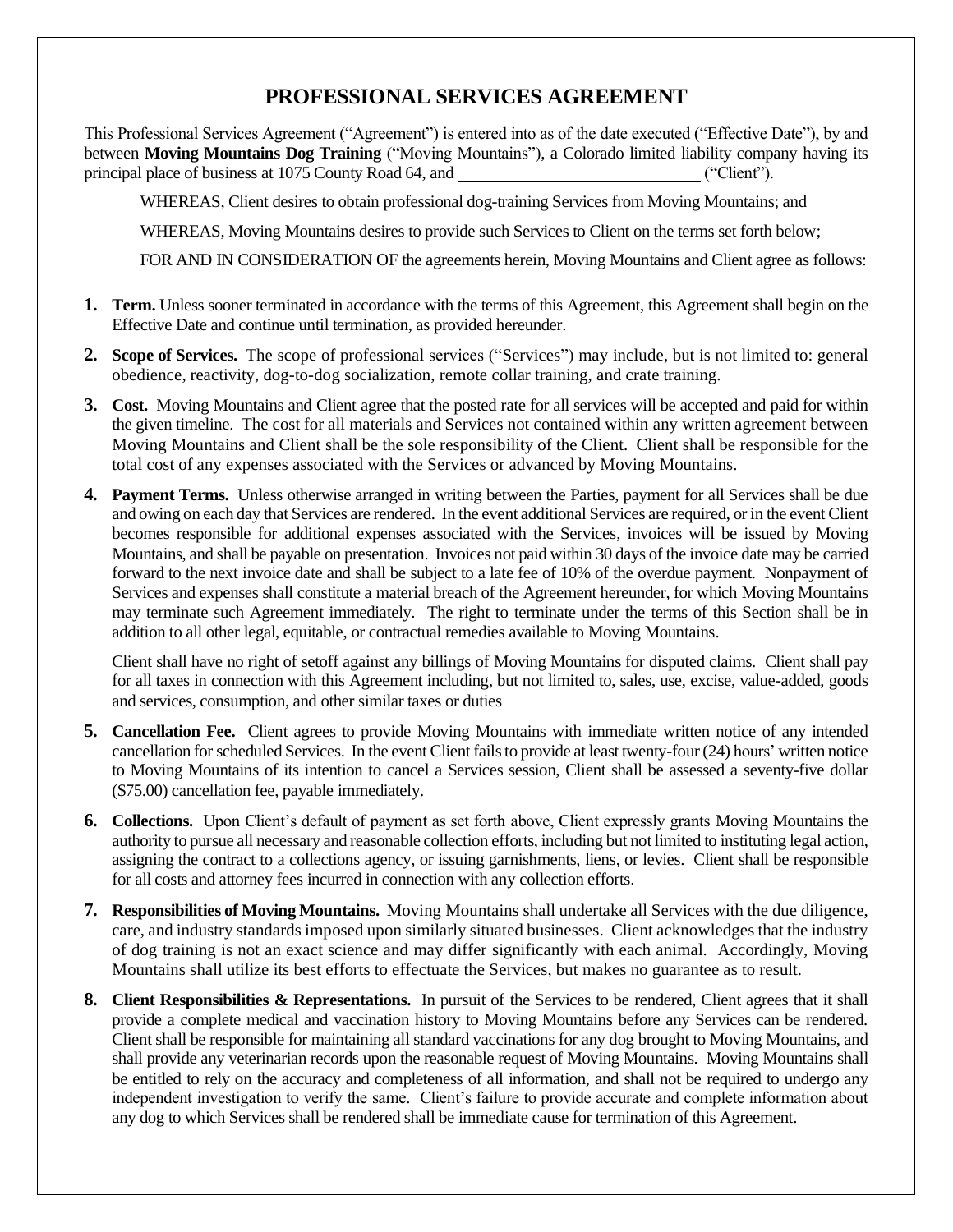Client shall maintain any dog in clean fashion, and shall ensure that until such dog is taken under the control of a representative of Moving Mountains, it remains secured on a lease. Client shall ensure that any canine delivered to Moving Mountains is free of communicable diseases or parasites, and shall notify Moving Mountains at least 24 hours in advance of any injuries that may impact Moving Mountains' ability to provide the Services. Client shall further be responsible for proper feeding and care for their dog at all times that the dog is in their control, and Client shall ensure that the dog is safety transported as necessary to facilitate Services by Moving Mountains.

By affixing its signature hereto, Client hereby represents and warrants that it is the owner of the dog(s) in question, and that it has the legal authority to engage in the Services contemplated herein. Client further provides assurances that the dog for which Services are rendered has not bitten any individuals or other dogs, and has not exhibited any aggressive behavior beyond that which is described in the Client Intake Form. Client also understands and is accepting of the use of tools with their dog by Moving Mountains including, but not limited to prong collars, remote collars, gentle leaders, slip leashes etc.

- **9. Client's Representative.** As of the signature hereunder, Client shall serve as representative for the dog to which Services shall be rendered. Client, however, shall also authorize a second designated individual to serve as its representative agent during the period of Services provided through this Agreement. This agent shall be responsible taking possession and control of the dog in the event Client is unavailable to do so. Client shall provide the name, phone number, and email for such secondary representative, and shall immediately notify Moving Mountains of any changes to the same.
- **10. Standards of Performance**. Moving Mountains undertakes to perform the Services specified in this Agreement with that degree of care, skill, and diligence ordinarily exercised by professional dog-training companies for services and projects and under circumstances similar to that contemplated by this Agreement, and to ensure that employees and contractors assigned to perform services under this Agreement shall conduct themselves in a manner consistent therewith. THE PRECEDING SENTENCES ILLUMINATE THE ONLY EXPRESS WARRANTY CONCERNING THE SERVICES, ANY DELIVERABLES AND ANY WORK PRODUCT, AND IS MADE IN LIEU OF ALL OTHER WARRANTIES AND REPRESENTATIONS, EXPRESS OR IMPLIED.
- **11. Results.** Under no circumstances does Moving Mountains covenant, warrant, or otherwise guarantee any results incident to the Services. Client accordingly agrees to defend, indemnify and hold Moving Mountains harmless from any claims associated with results following the rendering of Services identified herein.
- **12. Limitation of Liability.** Regardless of the presence or absence of insurance coverage, Moving Mountains shall not be liable for loss or damage occasioned by delays, or for loss of earnings, loss of use, loss of production, or incidental or consequential damages suffered by Client or others, however caused. Client expressly agrees to limit any and all claims against Moving Mountains, including but not limited to claims alleging negligence or breach of contract for all losses of any kind, including economic loss or indemnity claims based on third Party claims, to an amount notto-exceed the total fee paid under this Agreement. The recourse of Client or its successors or assigns against Moving Mountains with respect to the alleged breach by or on the part of Moving Mountains of any representation, warranty, covenant, undertaking or agreement contained in this Agreement shall extend only to Moving Mountains and no personal liability or personal responsibility of any sort with respect to any alleged breach thereof is assumed by, or shall at any time be asserted or enforceable against Moving Mountains' directors, officers, managers, members, employees, agents, constituent partners, beneficiaries, trustees or representatives.
- **13. Third-Party Misconduct.** By affixing its signature hereunder, Client affirms and acknowledges that Moving Mountains does not operate, control, or endorse any information, products, or services that are not affiliated or produced by Moving Mountains. Accordingly, the Agreement hereunder does not contemplate or authorize any express or implied warranties, representations, or endorsements as to any third Party to which Client may contract for products or services incident to the Services hereunder. Client hereby agrees to defend, indemnify, and hold Moving Mountains harmlessfrom any claims arising out of disputes with third-Party vendors and service providers.
- **14. Insurance.** Moving Mountains shall maintain in effect at its own expense commercial general liability insurance (bodily injury and property damage), with respect to Moving Mountains' employees assigned to the prosecution of work under this Agreement. Each policy indicated above shall have a maximum limit of not less than \$1,000,000. In addition, Moving Mountains shall maintain statutory worker's compensation insurance.